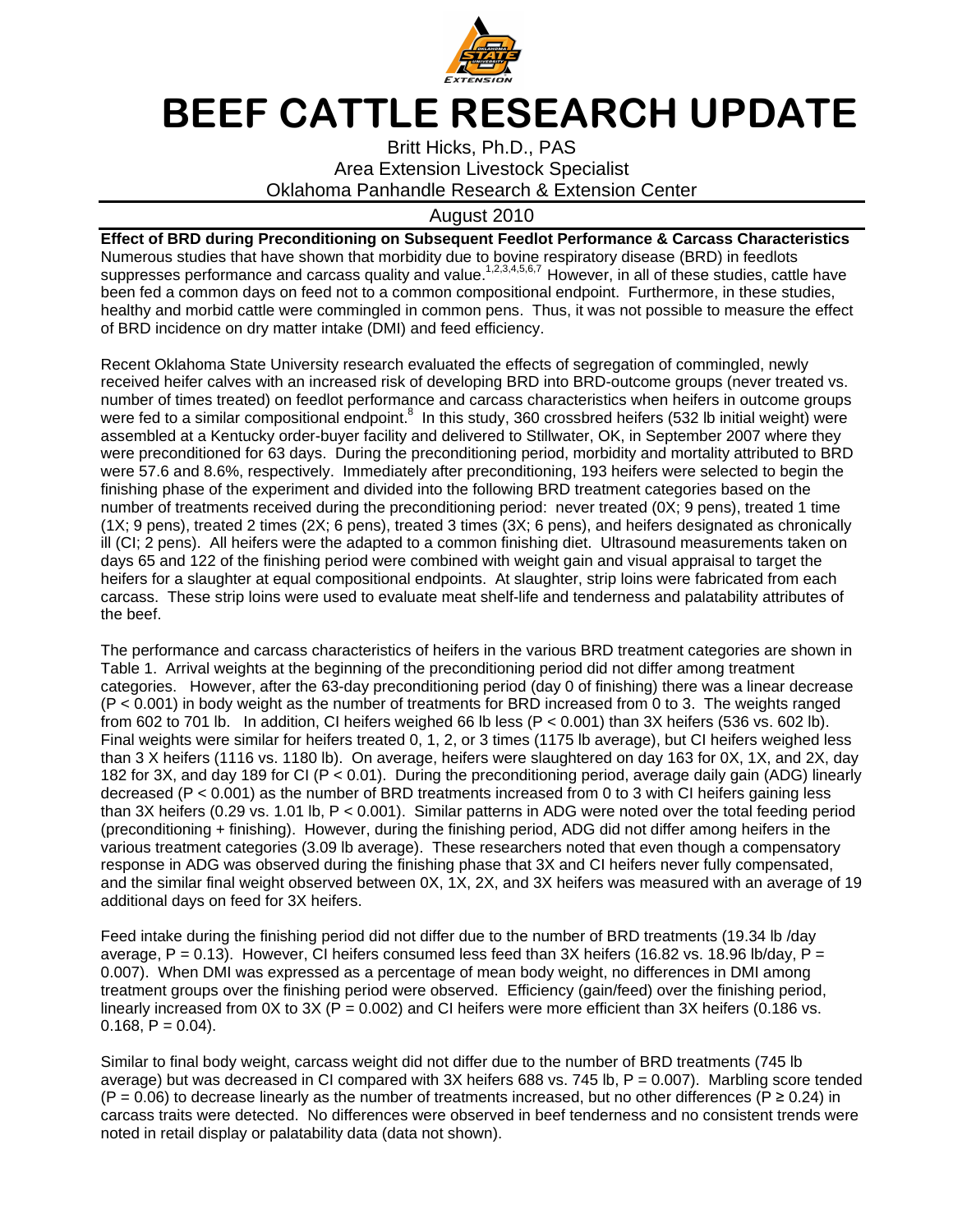In summary, data from this study shows that BRD treatment decreases body weight and ADG during the preconditioning phase. However, after segregation according to previous BRD treatments during finishing, a compensatory response in ADG and efficiency was observed in treated animals. When slaughtered at a common endpoint, heifers, regardless of the number of BRD treatments, had similar final weights, carcass weights, and carcass characteristics with the exception of marbling score (tended to decrease linearly as the number of BRD treatments increased). Based on these results, these researchers concluded that isolating cattle with multiple BRD treatments and extending the days on feed for those animals may be a viable management alternative for increasing the value of animals treated for BRD.

| ρισσοπαιτισπικά ρικασσ.        | <b>BRD Treatment Category<sup>1</sup></b> |       |       |       |       | P-values $\overline{2}$ |         |           |
|--------------------------------|-------------------------------------------|-------|-------|-------|-------|-------------------------|---------|-----------|
| Item                           | 0X                                        | 1X    | 2X    | 3X    | CI    | Overall                 | Linear  | 3X vs. Cl |
| Body Weight, lb                |                                           |       |       |       |       |                         |         |           |
| Arrival <sup>3</sup>           | 531                                       | 536   | 523   | 534   | 516   | 0.17                    | 0.86    | 0.08      |
| Day $0^4$                      | 701                                       | 673   | 648   | 602   | 536   | < 0.001                 | < 0.001 | < 0.001   |
| Final                          | 1184                                      | 1173  | 1162  | 1180  | 1116  | 0.056                   | 0.58    | 0.01      |
| Finishing DOF <sup>5</sup>     | 163                                       | 163   | 163   | 182   | 189   | < 0.001                 | < 0.001 | 0.007     |
| ADG, lb/day                    |                                           |       |       |       |       |                         |         |           |
| Preconditioning                | 2.51                                      | 2.03  | 1.90  | 1.01  | 0.29  | < 0.001                 | < 0.001 | < 0.001   |
| Finishing                      | 2.98                                      | 3.09  | 3.15  | 3.18  | 3.06  | 0.13                    | 0.01    | 0.38      |
| Total                          | 2.84                                      | 2.78  | 2.78  | 2.60  | 2.34  | 0.001                   | 0.008   | 0.05      |
| DMI, lb/day                    |                                           |       |       |       |       |                         |         |           |
| Finishing                      | 19.60                                     | 19.62 | 19.16 | 18.96 | 16.82 | 0.007                   | 0.13    | 0.007     |
| DMI, % of BW                   |                                           |       |       |       |       |                         |         |           |
| Finishing                      | 2.08                                      | 2.13  | 2.12  | 2.13  | 2.03  | 0.60                    | 0.41    | 0.22      |
| <b>Gain to Feed</b>            |                                           |       |       |       |       |                         |         |           |
| Finishing                      | 0.152                                     | 0.157 | 0.165 | 0.168 | 0.186 | 0.001                   | 0.002   | 0.04      |
| <b>Carcass Characteristics</b> |                                           |       |       |       |       |                         |         |           |
| Carcass wt, lb                 | 756                                       | 743   | 736   | 745   | 688   | 0.03                    | 0.41    | 0.007     |
| Dressing %                     | 63.8                                      | 63.3  | 63.3  | 63.3  | 61.7  | 0.31                    | 0.50    | 0.11      |
| Ribeye area, in $^2$           | 12.01                                     | 12.04 | 12.07 | 12.62 | 11.67 | 0.46                    | 0.15    | 0.13      |
| Fat thickness, in              | 0.58                                      | 0.55  | 0.53  | 0.53  | 0.45  | 0.24                    | 0.16    | 0.22      |
| <b>Yield Grade</b>             | 3.36                                      | 3.23  | 3.13  | 3     | 2.89  | 0.33                    | 0.07    | 0.74      |
| Marbling <sup>6</sup>          | 480                                       | 461   | 446   | 440   | 399   | 0.10                    | 0.06    | 0.22      |

Table 1. Finishing performance and carcass characteristics of heifers that received 0, 1, 2, or 3 treatments for bovine respiratory disease (BRD) or were deemed chronically ill (CI) during the preconditioning phase.

 ${}^{1}$ BRD treatment category during the preconditioning phase:  $0X$  = never treated;  $1X$  = treated 1 time for signs of BRD;  $2X =$  treated 2 times for signs of BRD;  $3X =$  treated 3 times for signs of BRD.  $2$ Significance: Overall, Linear effects of number of BRD treatments, and 3X vs. CI heifers.

 $3$ Arrival = day of arrival at facility, beginning of preconditioning period.

 $4$ Day 0 = beginning of finishing period.

<sup>5</sup>Days on feed during finishing period.

 $6300 =$  slight 0; 400 = small 0; 500 = modest 0.

Source: Holland et al., 2010.

l

McNeill, J. W., J. C. Paschal, M. S. McNeill, and W. W. Morgan. 1996. Effect of morbidity on performance and profitability of feedlot steers. J. Anim. Sci. 74 (Suppl. 1): 135 (Abstr.).

 $2$  Gardner, B. A., H. G. Dolezal, L. K. Bryant, F. N. Owens, and R. A. Smith. 1999. Health of finishing steers: Effects on performance, carcass traits, and meat tenderness. J. Anim. Sci. 77: 3168-3175.

 $3$  Roeber, D. L., N. C. Speer, J. G. Gentry, J. D. Tatum, C. D. Smith, J. C. Whittier, G. F. Jones, K. E. Belk, and G. C. Smith. 2001. Feeder cattle health management: Effects on morbidity rates, feedlot performance, carcass characteristics, and beef palability. Prof. Anim. Sci. 17: 39-44.